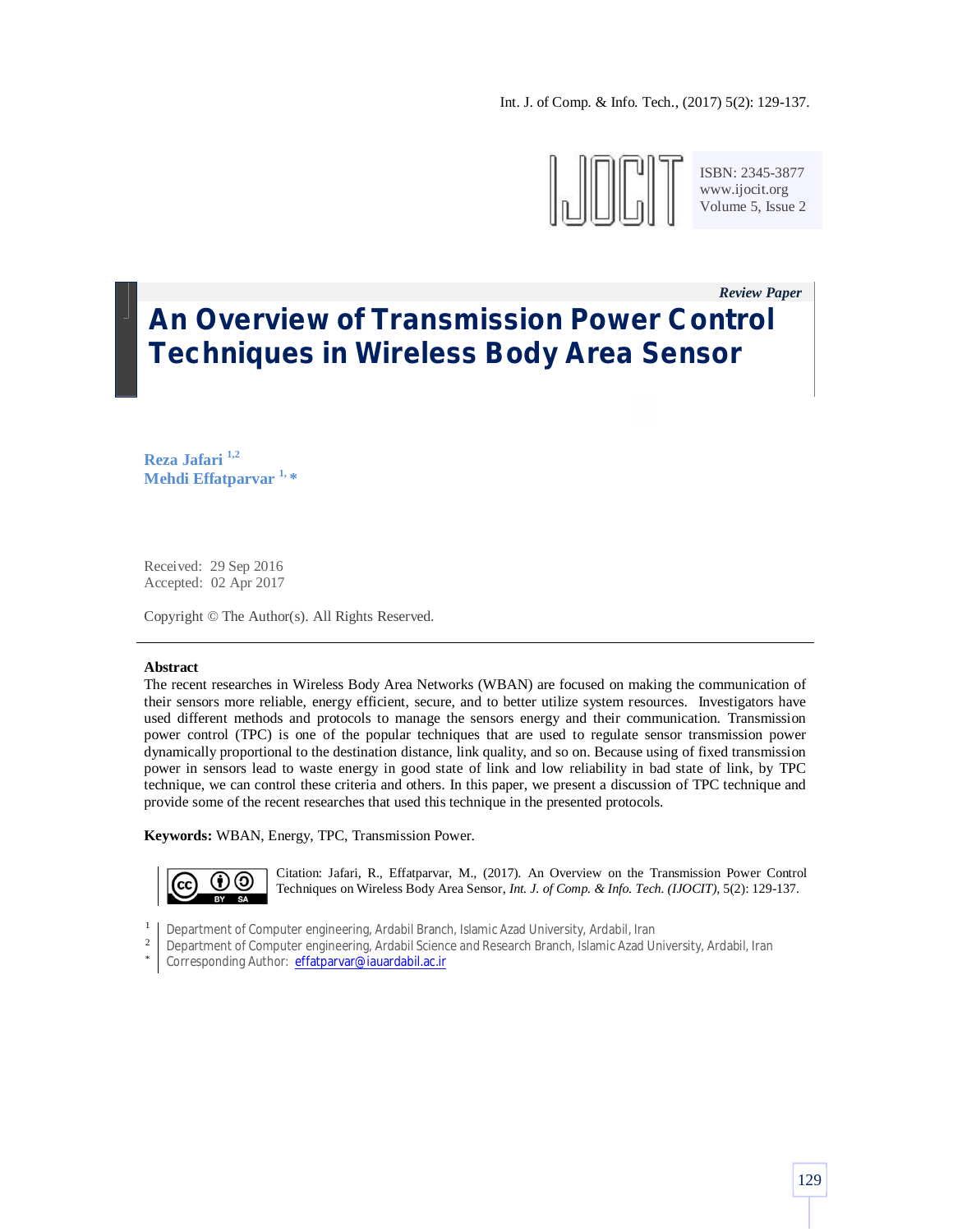# **1. Introduction**

In recent years, more attempts have been made to design Medical Information and Communication Technology (MICT) with high performance; that these cases are natural due to population growth and development of the human societies led to increase the number of needy people to such systems in one hand and increasing use of the portable devices such as mobile phones, tablets and Personal Digital Assistant (PDA) on the other hand [1].

MICT includes a network with high security and reliability for the collection and transfer of information related to the body's vital signs that consists of sensors which set into different parts of body and act to its obligations under the wireless communication platform. It should be noted that WBAN, is a special type of WSN that the applied sensors are heterogeneous, and their number is limited. Given that distances of sensors in WBAN is less and in most cases, it is 1 to 1.5 meters, therefore, it is necessary that certain ways must be considered in the routing of packets in the network.

Link in WBAN is always influenced by factors such as mobility of different organs, body posture, Interference, noise, and different environmental ones and also link state is determined by fading, path loss and shadowing in the WBANs [2, 3]. Therefore, considering of link state in routing protocols of sent packets in such networks is very important and so directly effect on successfully receiving of sent packet from transmitter to sink.

Energy consumption of sensors happens in both receiving and sending modes that energy consumption in receiving mode is the same for all sensors. But the energy consumption in sending mode depends on the sending type in sensors. Delay in sending of data packets in Single-Hop method is much lower than Multi-Hop method that this is due to interference forwarder between the transmitter and sink to send data packets to the destination that may lead to congestion in the network, too [4].

The collected data in sensors usually contain critical information that must be delivered in destination on time and without error. In other words, WBANs should guarantee low latency and high reliability. Each sensor in WBAN have several levels of transmission power that selecting higher levels lead to consuming more energy and selecting lower levels lead to consuming low energy. Using of fixed transmission power in sensors lead to waste energy in good state of link and low reliability in bad state of link. Therefore, it's desirable to adopt sensors transmission power proportional to the destination distance, link quality, and such factors to have an expected performance in network.

One of the used techniques to reduce the sensors' energy consumption in sending of data packets modes is transmission power control (TPC) that different levels of sensor transmission power can be used proportional to mentioned factors. Many transmission power control protocols have been employed in WSNs. Most of them concentrated on maintaining the lowest transmission power level compatible with the acceptable link quality. Thus, they could achieve energy efficiency, high link reliability, and reduced interference. However, conventional transmission power control protocols are inappropriate for WBANs because they assume that the network is static. Therefore, transmission power control has become an emerging issue in WBANs. Several researchers have proposed transmission power control protocols for WBANs.

The recently presented articles in this context can be classified into four categories [5]:

- network-level solution
- node-level solution
- neighbor-level solution
- packet-level solution

**Table 1.** Radio properties of CC2420 sensor.

| <b>Row</b> | <b>Parameter</b>       | <b>CC2420</b>     |
|------------|------------------------|-------------------|
|            | DC Current (RX)        | $17.4 \text{ mA}$ |
| 2          | DC Current (TX)        | $19.7 \text{ mA}$ |
| 3          | Minimum Supply Voltage | 2.1 V             |
| 4          | $E_{rx-elec}$          | $172.8$ nJ/bit    |
| 5          | $E_{tx-elec}$          | $96.9$ nJ/bit     |
| 6          | $E_{amp}$              | $2.71$ nJ/bit     |
| 7          | Wavelength $(3)$       | $0.15 \;{\rm m}$  |
| 8          | Frequency $(f)$        | $2.4$ GHz         |

The network-level solution uses a single fixed transmission power for all of the network sensors, whereas the node-level solution uses a different transmission power for each sensor. In the neighborlevel solution, each sensor uses different transmission powers for different neighbors. These solutions are appropriate for a constant link status, but are inappropriate for a variable link status. The packet-level solution changes the transmission power of each sensor in response to feedback information from packets. Thus, this solution is suitable for the variable link status. Because of different characteristics of WSN and WBAN there are several conventional transmission power control protocols for WBANs.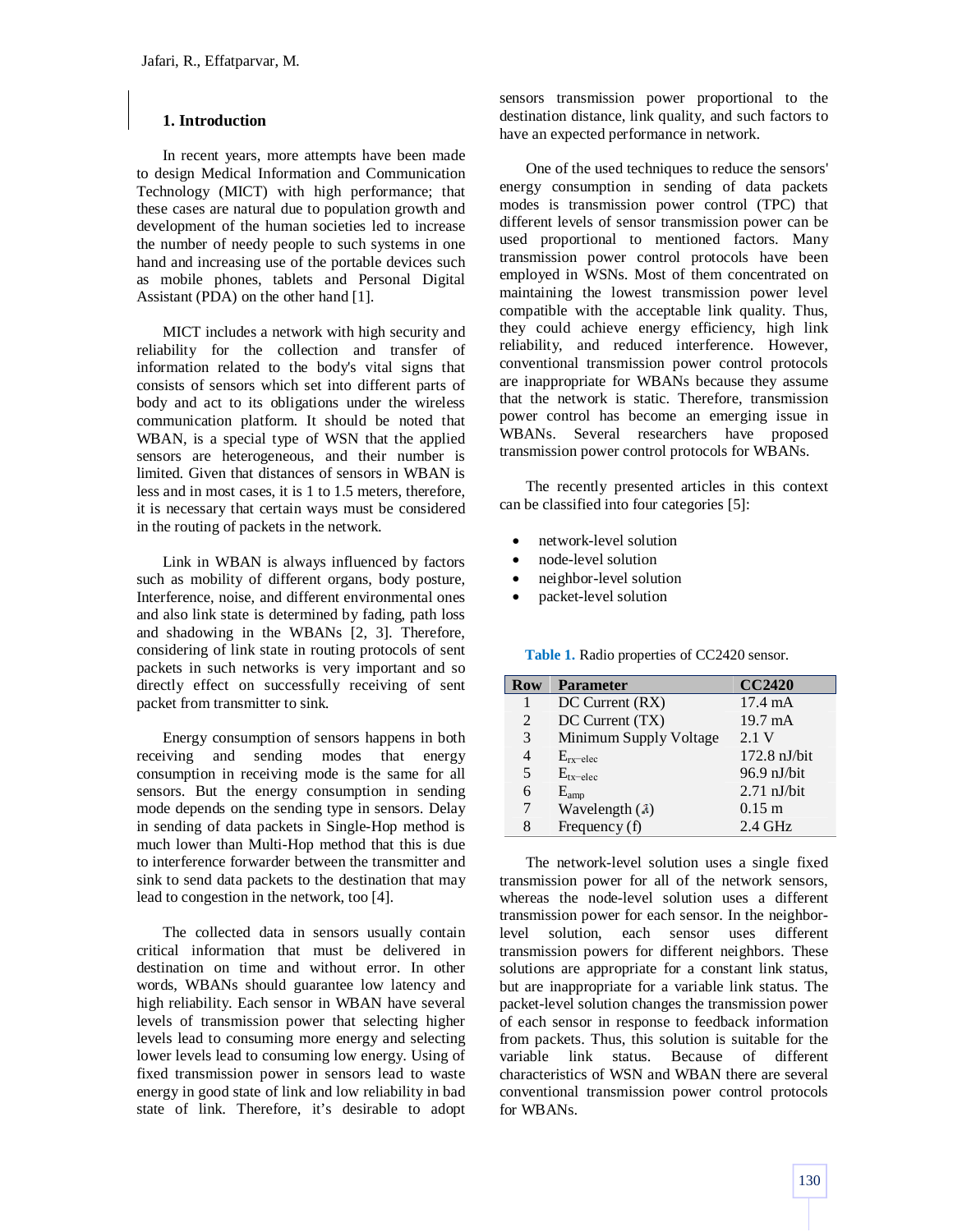The paper is organized as follows. In the second section we introduce and discuss some articles that presented transmission power control protocols. In the third section we compare investigated methods. Finally, some conclusions are given in the fourth section.

## **2. Transmission Power Control in WBAN**

CC2420 are one of the sensors which usually use for WBANs. It has its own characteristics in terms of hardware and power consumption which it can be seen in Table 1. Also Figure 1 depicts an instance of CC2420 sensor.



**Figure 1**. CC2420 sensor.

Sensor transmission power is measured by dBm unit which is usually proportional to the distance of transmitter and receiver that Table 2 shows different levels of CC2420 sensor transmission power with the sensor energy consumption at all levels of output power.

**Table 2.** CC2420 Transmission power levels.

| <b>Output power</b>                                                                        | <b>DC Current Consumption</b>                                                                                                                                      |
|--------------------------------------------------------------------------------------------|--------------------------------------------------------------------------------------------------------------------------------------------------------------------|
| $0$ dBm<br>-1 dBm<br>-3 dBm<br>$-5$ dBm<br>$-7$ dBm<br>$-10$ dBm<br>$-15$ dBm<br>$-25$ dBm | $17.4 \text{ mA}$<br>$16.5 \text{ mA}$<br>$15.2 \text{ mA}$<br>$13.9 \text{ mA}$<br>$12.5 \text{ mA}$<br>$11.2 \text{ mA}$<br>$9.9 \text{ mA}$<br>$8.5 \text{ mA}$ |
|                                                                                            |                                                                                                                                                                    |

Transmission power control (TPC) is related to dynamically adjust the transmission power of sensors in different types of wireless sensor networks. Transmission Power Control techniques improve the performance of the network in several aspects as [6]:

- First, Power control improves the reliability of a link. Upon detecting that link reliability is below a certain threshold, the MAC protocol increases the transmission power, improving the probability of successful data transmissions.
- Second, only nodes which really must share the same space will contend to access the medium, decreasing the amount of collisions in the network. This enhances network utilization, lowers latency times and reduces the probability of hidden and exposed terminals.
- Finally, by using a higher transmission power, the physical layer can use modulation and coding schemes with a higher bit/baud ratio, increasing the bandwidth in the presence of heavy workloads, or decreasing it to maximize energy savings.

In this paper, we review and compare 6 current techniques for transmission power control.

#### **2.1. Link State Estimation Technique**

Seung Ku Kim and Doo-Seop Eom [6] have used TPC technique for sending sensors' packets in WBAN and have done it through estimation of link state. Given that link state is determined by fading, path loss, and shadowing in the WBANs they have classified link state into three categories: stationary, body posture change, and dynamic body motion according to experimental scenarios and then they have described the distinct features of each link-state category using empirical experiments. For this purpose, they have benefited RSSI value.

Proposed protocol in this paper as LSE-TPC offers short-term and long-term estimation for link state that both of them done simultaneously. When the link state fluctuates frequently, the transmission power control protocol reflects its transition pattern rather than the momentary link state. To satisfy these requirements, they propose an LSE-TPC protocol that simultaneously estimates the link state in short and long terms.

In the short-term link-state estimation, the transceiver estimates the link state from several RSSI samples, which enables the transceiver to adapt quickly the transmission power. On the other hand,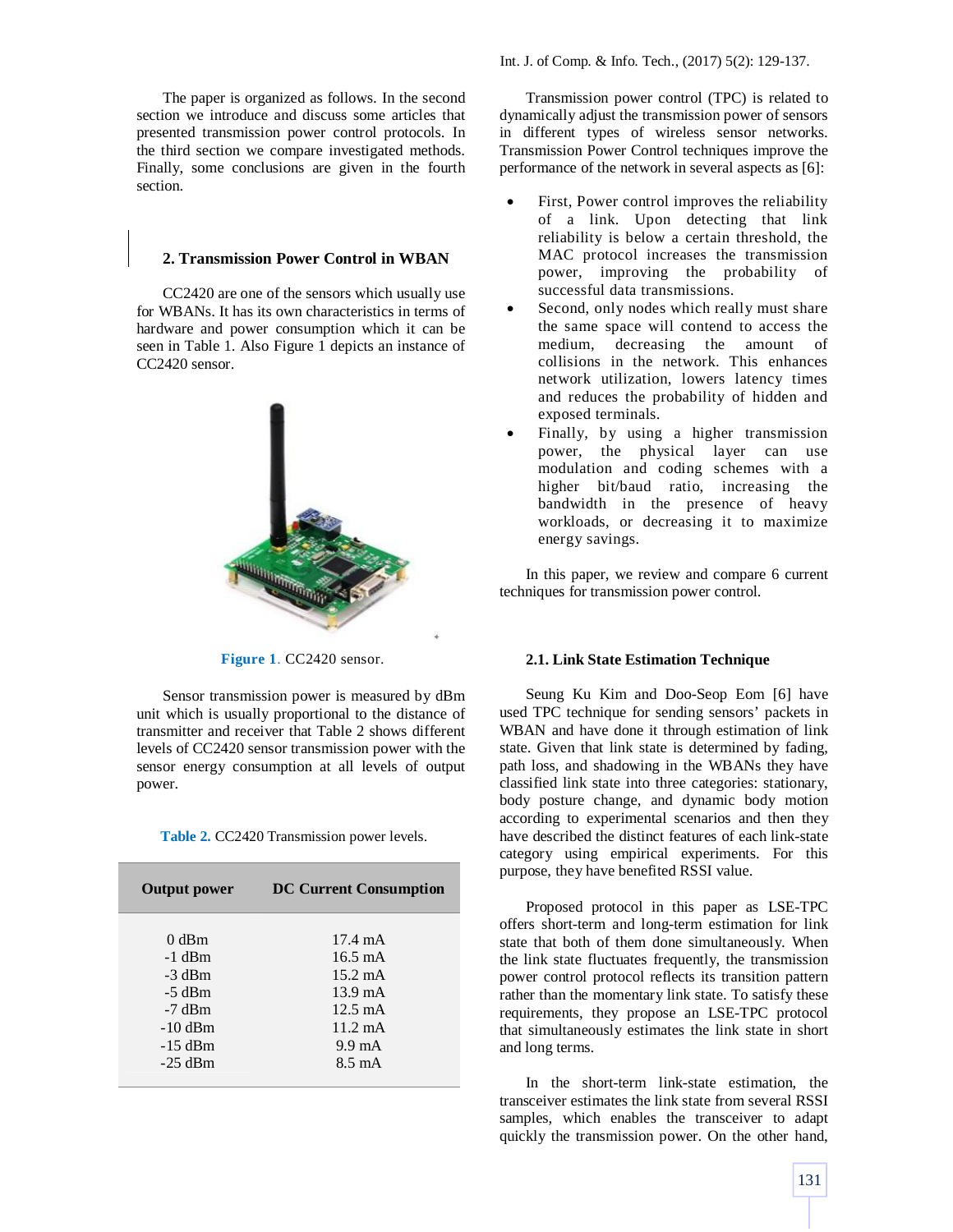the long-term link-state estimation adjusts the target RSSI threshold range according to the degree of variation in the RSSI samples, which can enhance the link reliability in the variable link state. They argue that conventional transmission power control protocols use a fixed-target RSSI threshold range, which is enough to guarantee high reliability, but high reliability cannot be guaranteed if the link state varies frequently and abruptly, because the RSSI oscillation scale is larger than the target RSSI threshold range.

In this paper they performed an empirical experiment by adjusting the distance and the transmission power to determine the relation between the RSSI value and the PRR. In fact, proposed protocol tries to keep RSSI value between target RSSI threshold range so that leads to tradeoff between link reliability and energy efficiency. The main propose of this article is to reduce energy consumption in network sensors so that link reliability be increased. Presented protocol adapts the transmission power level on the basis of the two linkstate estimation methods, resulting in lower transmission power levels and corresponding RSSIs than those observed in the other protocols. Moreover, the packet loss is lesser.

The authors argue that their presented practical approach for transmission power control and the performance of the proposed protocol was verified through empirical experiments. Therefore, they conclude that the LSE-TPC protocol can be practically deployed for WBANs.

# **2.2. RSSI/LQI Based Technique**

Seungku Kim and colleagues in a paper [7], have considered practical transmission power control technique for optimizing the energy consumption and so they studied the parameters impact RSSI and LQI on packet reception ratio in sink through empirical experiments. The authors have used both the mentioned parameters for packet routing algorithms and sensors transmission power control in their formulas. In the paper, there are three primary contributions:

- The first contribution is a presentation of the effect of interference on a WBAN's link based on real experimental results. The results showed that the conventional transmission power control protocols are inappropriate for a WBAN in a case where interference is present.
- As the second contribution, they propose an RSSI/LQI-based transmission power control as RL-TPC protocol. It distinguishes between the

signal attenuation and interference using the RSSI and LQI. In a case where no interference exists in the link, it controls the transmission power to maintain the RSSI within the dynamically defined range. Otherwise, it changes the current channel to avoid interference.

 The last contribution is an evaluation of the performance of this RL-TPC protocol implemented on a real sensor node. They argue that the RL-TPC protocol is more energy efficient and reliable than the conventional RSSI-based transmission power control protocol.

To observe the interference effect on the RSSI, they performed a simple experiment using CC2420 sensor that supports two different transmit test modes. They measured the RSSI at the receiver under six scenarios. Each scenario is considered for 1 min. From the experimental results, they could classify the link into three states. When the channel is free from interference, the RSSI is still a useful value for identifying the signal attenuation of the link. If the RSSI is smaller than determined threshold, this indicates that the link suffers from signal attenuation, regardless of the LQI. The presence of interference can be distinguished using the LQI. The link is regarded as having no signal attenuation in a case where the RSSI is greater than or equal to determined threshold. However, because the interference degrading the link quality cannot be identified by the RSSI, they examine the LQI, which does not vary by the interference, to identify whether or not interference exists. They regard the link as suffering from interference if the LQI is smaller than the LQI threshold. Otherwise, they consider the link state to be good.

In the RL-TPC protocol, they consider the link state before the transmission power control. To determine the link state, they used the average RSSI and LQI values instead of the latest received values because of their variance. They argue that the LQI always has high variance, while the variance of the RSSI is influenced by the mobility. For performance evaluation they divided their experimental environment into two scenarios: a link without interference and one with interference. In each scenario, they performed the experiment for static, semi dynamic and dynamic cases, which caused different levels of signal attenuation. These were based on the classification method in IEEE 802.15.6.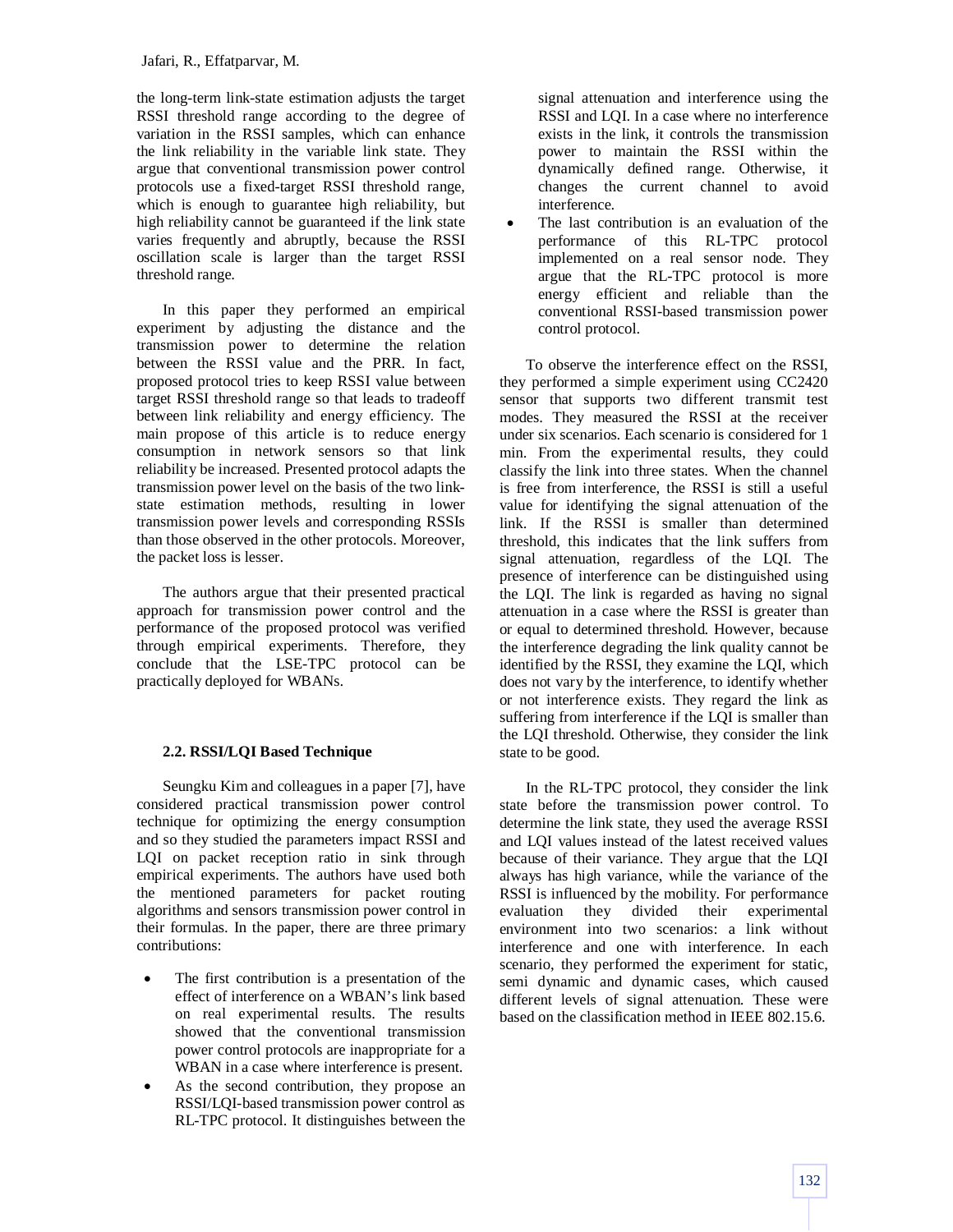#### **2.3. Accelerometer-Assisted Technique**

Presented protocol by Weilin Zang and et.al in an article [8], uses a method of improving WBAN energy efficiency that takes advantage of body movement, rather than regarding body movement as a nuisance. This study was motivated by two important observations. First, some human activities (e.g. walking and running) can result in varying and periodic link quality. Transmitting at the point when link quality is ideal not only reduces the transmission power but also guarantees reliability. Second, a WBAN node usually consists of several sensors that collect different signals simultaneously. Therefore, a few kinds of sensor data (e.g. motion signal, biological signals, location information) are available at the node. This provides the possibility of improving energy efficiency through data fusion from separate information sources.

In this paper, they introduce an adaptive transmission power control system for WBAN that uses human activity recognition. This system first runs a physical activity recognition algorithm to recognize whether the body is static or moving.

When the body is static, a conventional power control protocol, such as RSSI/LQI-based transmission power control (RL-TPC), is adopted and when the body is moving, they propose an accelerometer-assisted transmission power control (AA-TPC) scheme to arrange the transmission. The accelerometer is common in WBAN equipment– almost all smart watches or smart bracelets that are currently on the market are equipped with this technology. It is used in many applications, including fall detection, abnormal movement detection, step counting, energy expenditure estimation and human activity detection.

They suppose the accelerometer have been already used in such applications. Therefore, the acceleration information can help to obtain the periodic link quality information without additional costs. For AA-TPC, they first conduct experiments, with the assistance of the accelerometer, to show the channel periodicity and its correlation with body movement. Based on this correlation, they then analyze the local acceleration signal to propose an algorithm to locate the time point with the best link quality in each period to transmit packets. The specific transmission power is then determined by the feedback information from the receiver.

Finally, they evaluate the energy efficiency of AA-TPC based on a CC2420. This paper's main contribution to the WBAN field is that the proposed scheme takes advantage of the periodic fluctuation of link quality through integration of acceleration data with RSSI values and therefore drives a stable onbody link in a fast dynamic channel scenario for TPC. To their knowledge, their scheme is the first use of data fusion of multi-sensor information for TPC in WBAN.

#### **2.4. Energy-Efficient Adaptive Technique**

Ali Hassan Sodhro and colleagues in a paper [9] proposed an energy-efficient transmission protocol with adaptive power control (APC) algorithm for adapting temporal variations in on-body wireless channel during body posture of walking. The channel is characterized with real-time data sets of two experimental scenarios, "right wrist to right hip" and "chest to right hip" in WBAN. In this algorithm transmission power is adjusted to adapt to the channel deviations then parameters are selected and optimized to enhance the performance of WBAN.

They select optimize and theoretically analyze the parameters in an appropriate manner for performance enhancement in WBAN. The proposed algorithm is run by the base station as well as the transmitter sensor nodes. For further simplification, it has been assumed that there is only an uplink data transmission.Their work basis is like most of researches, by using RSSI value and the proposed algorithm uses eight main parameters: latest or current RSSI sample, lowest RSSI sample or sample received after latest, RSSI average, RSSI target, averaging weight of good channel, averaging weight of bad channel, and global value of fixed lower threshold.

In this paper, a network as a simple and costeffective health monitoring technology has attracted extensive attention in inter-disciplinary areas. The variable data rates from 10 kbps to 10 Mbps are used depending on the nature of the targeted application. The proposed network contains a base station (BS) and numerous on-body sensor nodes that accumulate vital-sign signals such as body temperature, blood pressure, electrocardiogram (ECG) and electroencephalogram (EEG) etc. from the human body. The accumulated data are sent to electronics health (eHealth) centers and medical hospitals via the base station.

In the proposed network, base station receives one data packet from transmitter sensor node then measures RSSI of each data packet. If RSSI of the packet is out of the RSSI target than base station responds to respective data packet after the short inter-frame space period. An acknowledgment (ACK) is communicated to increase or decrease the transmission power on request. The ACK data packet with TPC controls the transmission power of successfully transmitted data packets. They assume that feedback information is perfect, i.e. ACK packets are never lost. The transmission power is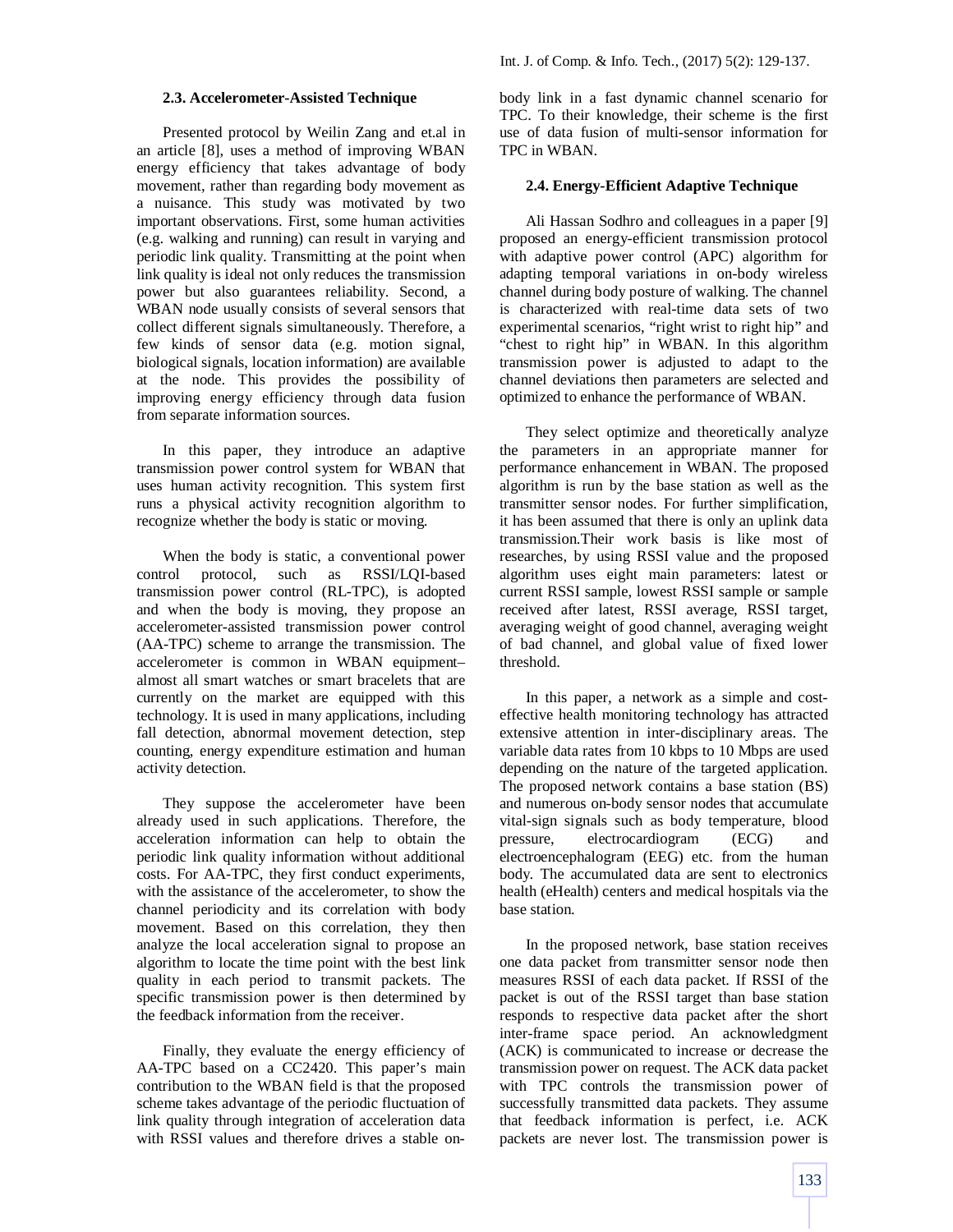then adapted for each transmitter sensor node after getting a TPC command from base station. This process will continue up to the complete transmission of current data packets or new TPC commands are received from base station.

For performance evaluation, they were considered performance metrics such as packet loss ratio (PLR) that is defined as the ratio of total number of lost data packets to the total number of transmitted data packets (it is measured in percentage), total energy consumption that is the sum of the product of transmission power level of a node and time t, (it can be minimized with APC strategy, when transmitter sensor node transmits or base station receives packets in active state), and standard deviation are presented for the proposed algorithm. The main advantages of the proposed algorithm are to save more energy with acceptable packet loss ratio (PLR) and very low complexity in implementation of desired tradeoff between energy savings and link reliability.

#### **2.5. PID Based Technique**

In the paper [10], Tingting Guan and et.al present a closed-loop transmission power algorithm to adjust transmission power level dynamically in WBANs for energy saving and high link reliability. In their presented power assignment mechanism, the power controller is designed with the help of the concept of proportional-integral-derivative (PID) control, which is one of the most extensively used control theoretic approaches in the industry. The PID controller is by far the most common control algorithm. Most feedback loops are controlled by this algorithm or minor variations of it. Figure 2 illustrates the general structure of a PID-based control system including a PID controller and a process which is to be controlled.



**Figure 2:** General structure of a PID control system

For implementing dynamic transmission power assignments, they modified mentioned structure of PID controller. As an adaptive power control scheme, it increases transmission power level in the deteriorating channel conditions, and decreases transmission power level when the channel conditions improve.

According to the variation of the on-body channel conditions, this PID-based controller is used to calculate the amount of adjustment of transmission power. In order to eliminate the oscillation caused by frequent control actions, the further modification has been examined by introducing a dead-zone into the control system. Owing to its simple structure, the presented PID-based power controller is lightweight, and thus has a low computational cost.

In this paper, three different power control schemes are evaluated and compared in terms of energy consumption, power and RSSI. To evaluate the performance of proposed transmission power control assignment mechanism by using PID-based controller, they apply this adaptive scheme to a large WBANs radio channel-gain dataset in the simulation, where real-time channel measurements is performed by transmitting test signals emanating from a VSA at 2360 MHz with transmission power level of 0 dBm. During the experiment, different body movements were defined, i.e., walking and running, with multiple small body-mounted transceivers  $(T_x / R_x)$ locating on different places of the body. We choose four links of the  $T_x / R_x$  measurements in the simulation, including two kinds of body actions (i.e., walking and running) with two sets of  $T_x / R_x$ positions defined as the following. Perfect feedback information is assumed in their simulation; in other words, acknowledgment packets are never lost.

## **2.6. Context-Specific Temporal Correlation Technique**

Sukhumarn Archasantisuk and colleagues in a paper [11] proposed the transmission power control using the context-specific temporal correlation model. Given that the WBAN channel characteristics highly depend on the human activity, sometimes the last known channel gain information becomes outdated rapidly. Therefore, the context-specific temporal correlation model can be used to determine whether the long-term average channel gain or the last known channel gain is more accurate for determining the future condition of the WBAN channel.

In the Proposed protocol, because the longnormal distribution provides good fit for majority of links, the context-specific WBAN channel is modeled using the log-normal distribution. Instead of using the relay node, the transmit power was adjusted according to the estimated channel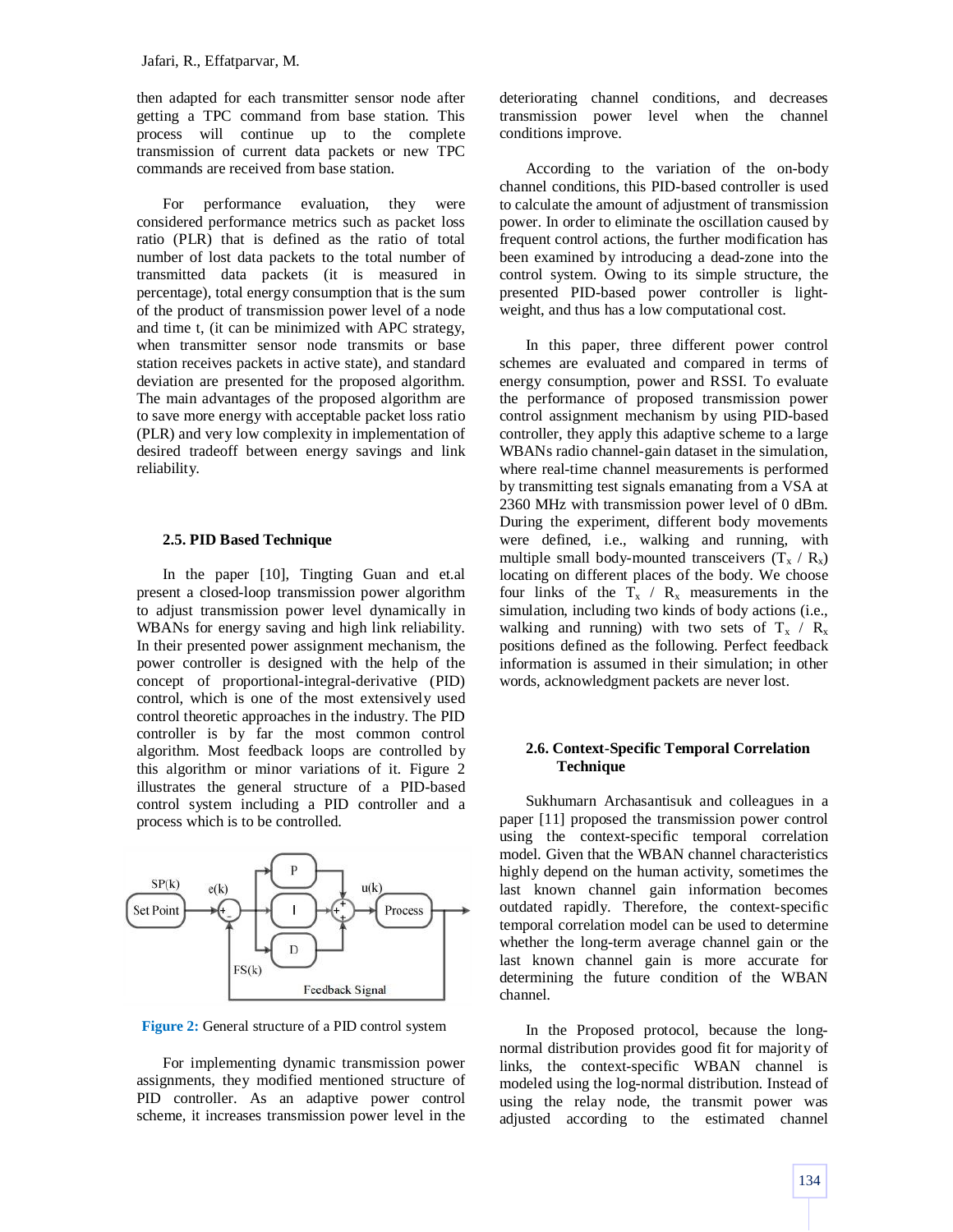condition. The provided temporal correlation model was used to estimate the channel condition utilizing information of the last known channel gain.

Estimating the condition of the WBAN channel using the temporal correlation model requires two data: the last known channel gain and time passed since the last transmission. The channel gain is obtained by comparing the received power and the transmit power. Some modifications were made for the received signal strength information to be available at the sender. When any sensor node has data to transmit, it executes the power control algorithm and set the Tx output power accordingly. When the receiver receives the data, it measures the received signal strength. After that, the receiver will create an acknowledgement packet, attach the received signal strength and send it to the sender. When the sender receives the acknowledgement packet, it will extract the received signal strength, compute the channel gain and store the last channel gain value for executing the transmission power control algorithm of the next transmission.

For performance evaluation, they were considered two metrics, which are the percentage of each packet reception status and energy consumption. For packet reception they considered four types of the packet reception status: MAC buffer overflow, fail since acknowledgement is not received, transmission success in 1st try, and retransmission success (2nd try). A packet error rate was measured by the summation of the buffer overflow and the failed transmission, while a packet reception rate is the percentage of the total successful transmission. Energy consumption measured the energy consumed by the sensors in each radio activity. Table 2 provides the summary of main properties of investigated protocols.

## **4. Conclusion**

In this paper, we reviewed and compared 6 current techniques for transmission power control, and showed that how act each technique to manage energy consumption in sender sensors and to increase reliability which is same the increasing of packet reception rate in sink, to regulate transmission power of sender sensors.

The first technique adjusts the transmission power level on the basis of the two link-state estimation methods, resulting in lower transmission power.

In the second technique, the authors classify the link into three states and in each state they regulate the transmission power of sensors based on RSSI and LQI values which indicate quality of the link.

The third technique regulates transmission power of sensors by using the accelerometers. The acceleration information helps them to obtain the periodic link quality information without additional costs.

In the fourth investigated article, the authors present an adaptive power control (APC) algorithm for adapting temporal variations in on-body wireless channel during body posture of walking. The channel is characterized with real-time data sets of two experimental scenarios in WBAN. In this algorithm transmission power is adjusted to adapt to the channel deviations then parameters are selected and optimized to enhance the performance of WBAN.

The fifth technique works based on a closedloop transmission power algorithm to adjust transmission power level dynamically by using the power controller that is designed with the help of the concept of proportional-integral-derivative (PID) control.

In the sixth article, the transmission power control using the context-specific temporal correlation model has been presented. the contextspecific temporal correlation model is used to determine whether the long-term average channel gain or the last known channel gain is more accurate for determining the future condition of the WBAN channel.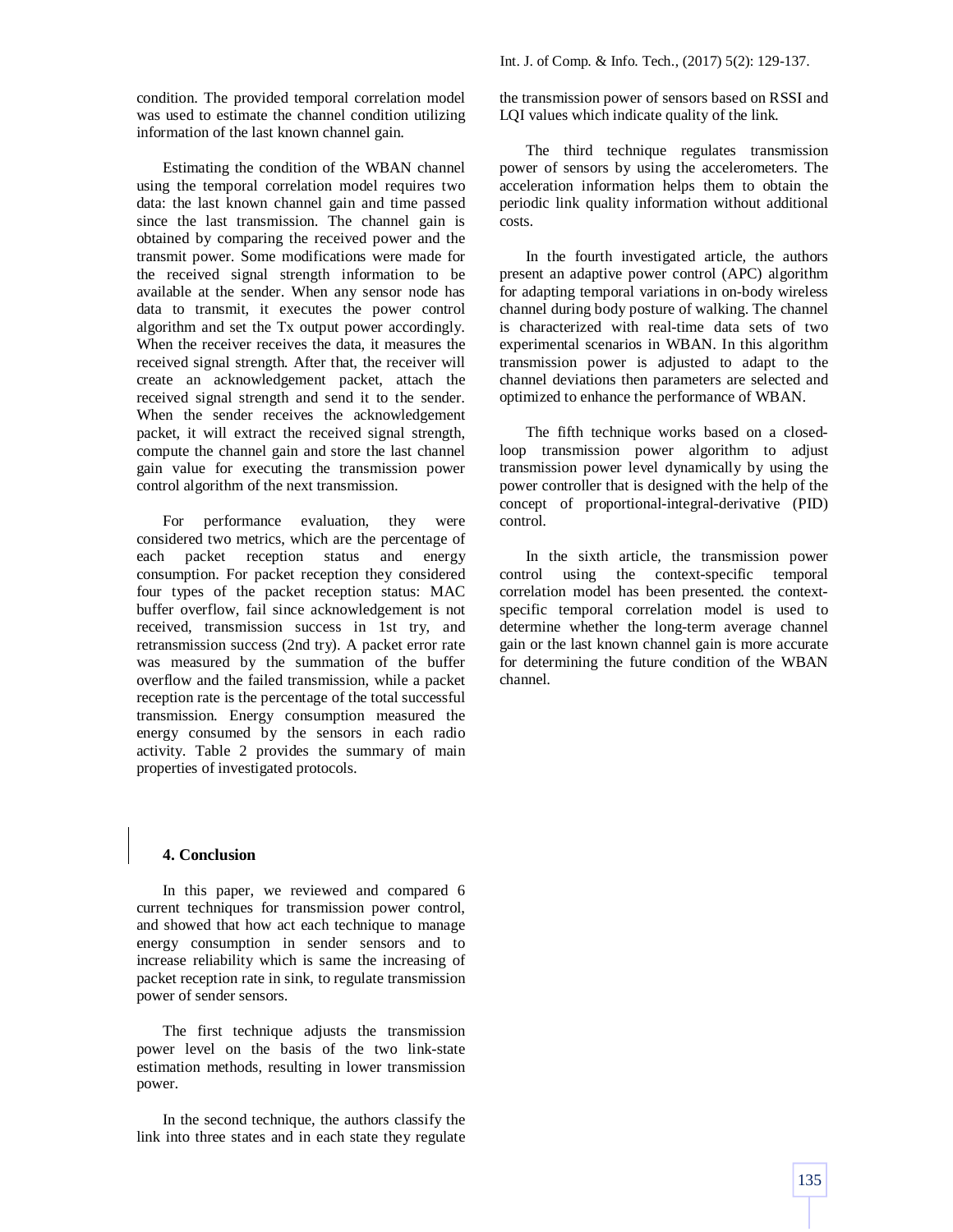| <b>Protocol</b>                          | <b>Main Idea</b>                                                                                                       | <b>Advantage</b>                                                                                                                                                                                                | <b>Disadvantage</b>                                                                               |
|------------------------------------------|------------------------------------------------------------------------------------------------------------------------|-----------------------------------------------------------------------------------------------------------------------------------------------------------------------------------------------------------------|---------------------------------------------------------------------------------------------------|
| S. Kim et.al [7]                         | Transmission power<br>control by short-term and<br>long-term estimation for<br>link state.                             | -Estimating the link state in short<br>and long terms, simultaneously.<br>-Is based on empirical experiments.                                                                                                   | -Less attention to<br>network stability.                                                          |
| S. Kim, and D.<br><b>Eom</b> [8]         | Transmission power<br>control by using of RSSI<br>and LQI values.                                                      | -Relying two values, rather than a<br>value that leads to high reliability.<br>-Is based on empirical experiments.                                                                                              | -Less attention to<br>network stability.                                                          |
| W. Zang et.al<br>[9]                     | They provide an<br>accelerometer-assisted<br>transmission power control                                                | Takes advantage of body<br>movement, rather than regarding<br>body movement as a nuisance.                                                                                                                      | -Network cost<br>wasn't considered.                                                               |
| A. H. Sodhro<br>et.al $[10]$             | Managing of Transmission<br>power control with a<br>central base station.                                              | Simple and cost-effective health<br>monitoring technology.                                                                                                                                                      | Base station is a<br>bottleneck.                                                                  |
| T. Guan et.al<br>$[11]$                  | Transmission power<br>control by proportional-<br>integral-derivative (PID)<br>controller.                             | By introducing a dead-zone into the<br>control system Examines<br>modification that leads to high<br>reliability.                                                                                               | -Less attention to<br>path-loss.<br>-Network cost<br>wasn't considered.                           |
| S.<br><b>Archasantisuk</b><br>et.al [12] | Transmission power<br>control by estimating the<br>condition of the channel<br>using the temporal<br>correlation model | -The model is used to determine<br>more accurate for determining the<br>future condition.<br>-Considers the energy consumption<br>in transmitting mode, receiving<br>mode, sleep mode, and state<br>transition. | -Less attention to<br>path-loss.<br>-Haven't good<br>comparison with<br>conventional<br>protocols |

|  | Table 2. Popular transmission power control protocols and their properties |  |  |
|--|----------------------------------------------------------------------------|--|--|
|--|----------------------------------------------------------------------------|--|--|